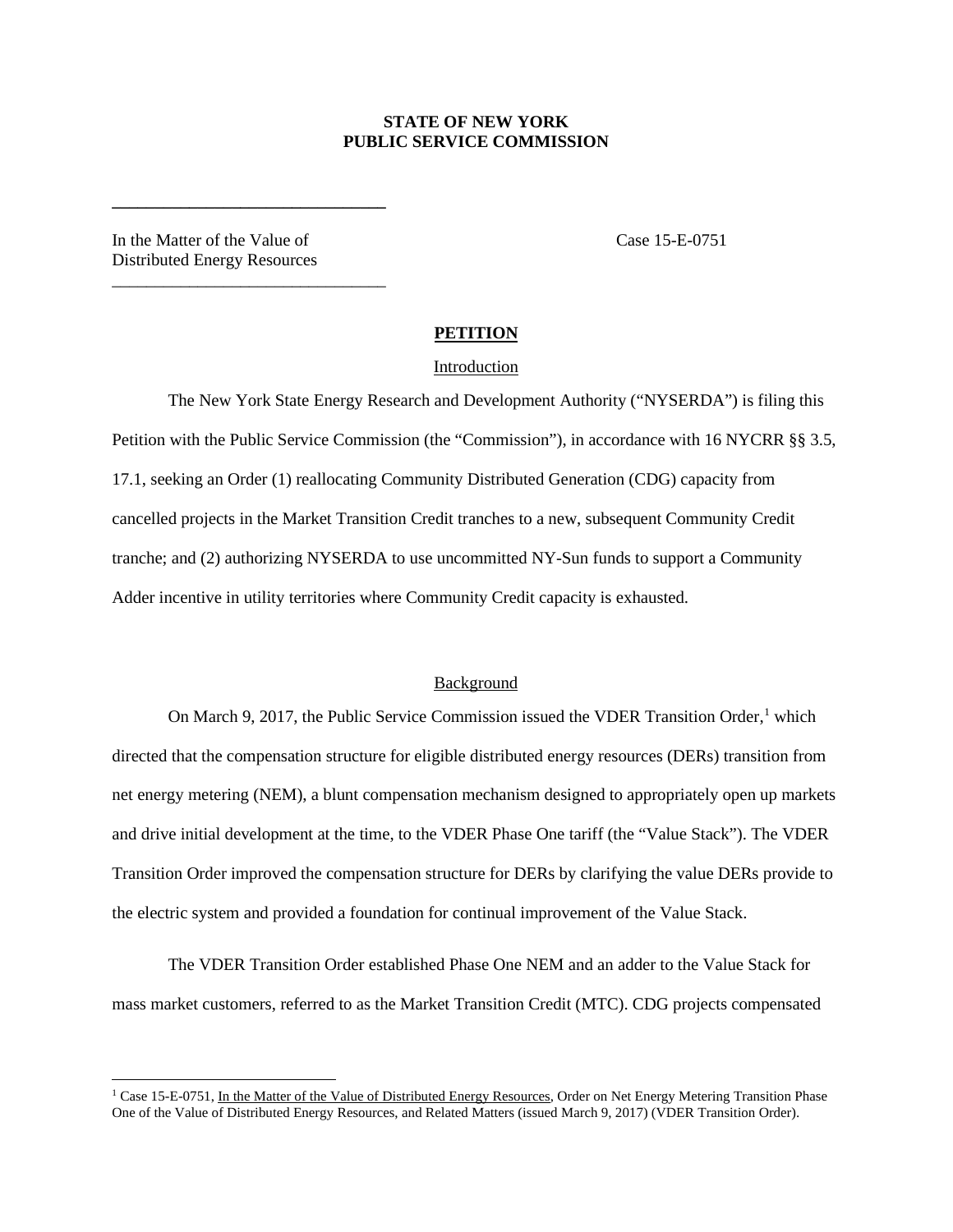under the Value Stack tariff were eligible for an MTC. Eligibility for MTC compensation was subject to the availability of capacity allocations (in megawatts) in each utility that were derived from the incremental 2% net revenue impact limitation.

On April 18, 2019, the Commission issued the Order Regarding Value Stack Compensation (the "Value Stack Compensation Order"), which established, inter alia, a Community Credit for new CDG projects, in place of the MTC. [2](#page-1-0) Through the Value Stack Compensation Order, the Commission also authorized NYSERDA to fund a Community Adder incentive from previously collected, uncommitted ratepayer funds, for CDG projects in Central Hudson or Orange and Rockland (O&R) service territories.

As of October 15, 2019, 118 out of 125 megawatts (MW) of capacity has been filled in the NYSEG service territory, 405 out of 525 MW of capacity has been filled in National Grid territory, and 29 out of 80 MW of capacity has been filled in Rochester Gas and Electric territory. With the imminent closure of the Community Credit tranches in one or more upstate utility territories, NYSERDA requests the relief detailed herein to avoid unnecessary market disruption.

#### Requested Relief

### I. Reallocate Cancelled Capacity and Create a New Community Credit Tranche

NYSERDA requests that the Commission reallocate the capacity assigned to CDG projects in MTC tranches 0-4 that have subsequently been cancelled and create a subsequent Community Credit tranche in the NYSEG, National Grid, and RG&E service territories. The Value Stack Compensation Order discussed the treatment of cancelled CDG capacity as follows:

If a project that qualifies for the Community Credit is later cancelled, its capacity shall be returned to the pool of Community Credit availability, as long as the Community Credit has not been fully exhausted. Where projects that were placed in Tranche 0-4 are cancelled,

<span id="page-1-0"></span><sup>2</sup> Case 15-E-0751, supra, Order Regarding Value Stack Compensation (issued April 18, 2019) (Value Stack Compensation Order).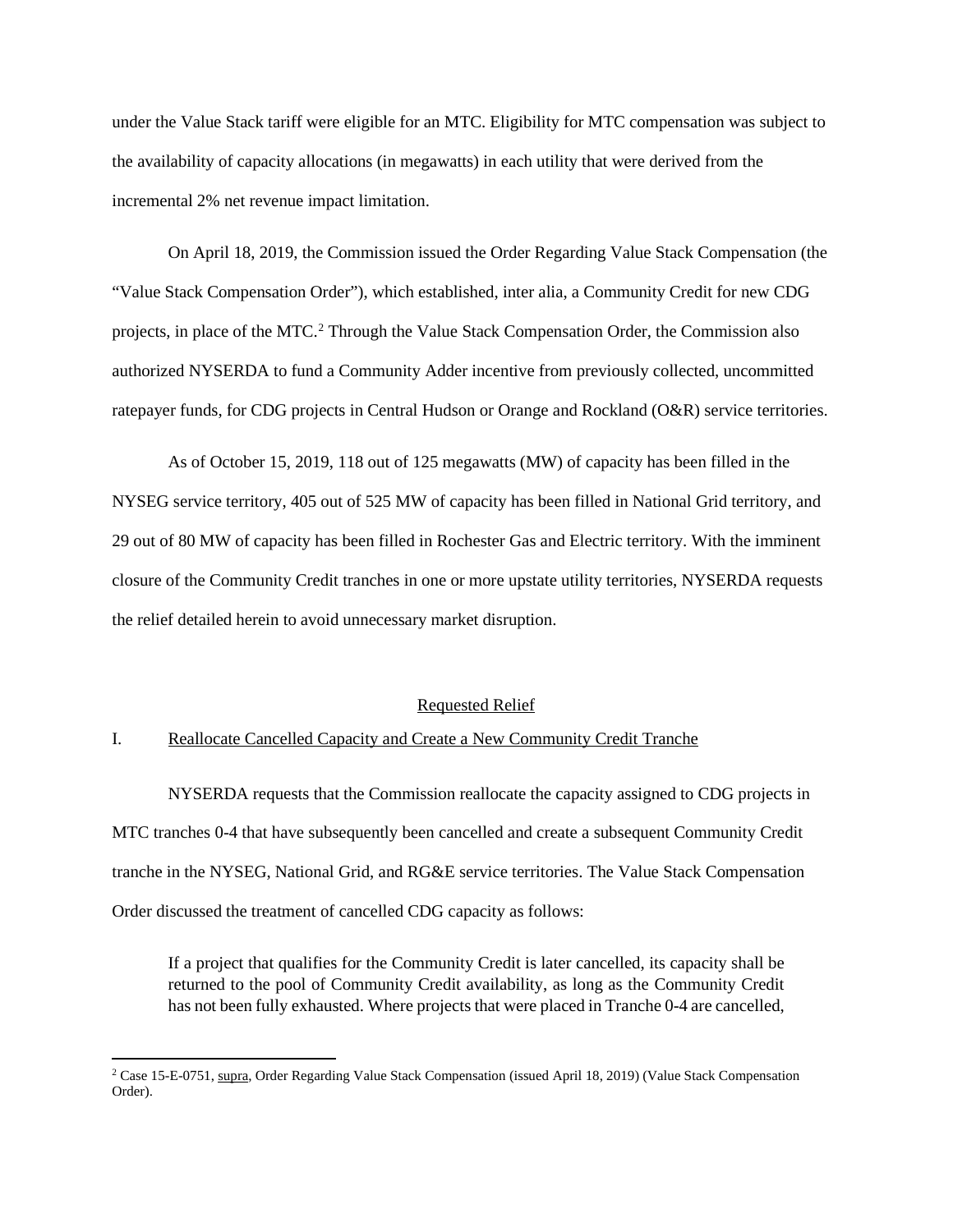that capacity will not be re-opened. However, the Commission will continue to monitor such cancellations and may later use excess capacity created.<sup>[3](#page-2-0)</sup>

The Community Credit, coupled with the improvements to the Value Stack made in the Value Stack Compensation Order, has been successful in spurring CDG development, especially in NYSEG and National Grid service territories. Several hundred megawatts of allocated capacity in these territories were attributed to mature projects that were already in development and waiting to proceed when the proposed changes of the Value Stack Phase Two Whitepapers were adopted by the Commission in the Value Stack Compensation Order.<sup>4</sup> As a result, the Community Credit tranche quickly filled with capacity.

Continued support for CDG development is necessary with as little market disruption as possible. New York State stands to benefit from current deployment of CDG projects, many of which seek to leverage the federal investment tax credit (ITC) that is stepping down on an annual basis. The more projects that can leverage a high ITC, the fewer ratepayer dollars will be required to achieve the statewide mandate that 6 GW of distributed solar be deployed by 2025.

Since the release of the Value Stack Compensation Order, projects that used MTC tranche capacity have been removed from the CDG pipeline either because the project has, or will be cancelled, or because the project has, or will be converted to remote net metering. The MTC tranche capacity previously used by these projects has been cancelled and the capacity has not been reallocated. NYSERDA requests that the Commission reallocate the capacity that was cancelled from tranches 0-4 and use the capacity to create a subsequent Community Credit tranche in the NYSEG, National Grid, and RG&E service territories. NYSERDA requests that the budget for cancelled capacity from tranches 0-4 be made available to new projects in the subsequent Community Credit tranche.

<span id="page-2-0"></span> $\frac{3}{4}$  <u>Id.</u> at 26.  $\frac{4}{10}$  at 15.

<span id="page-2-1"></span>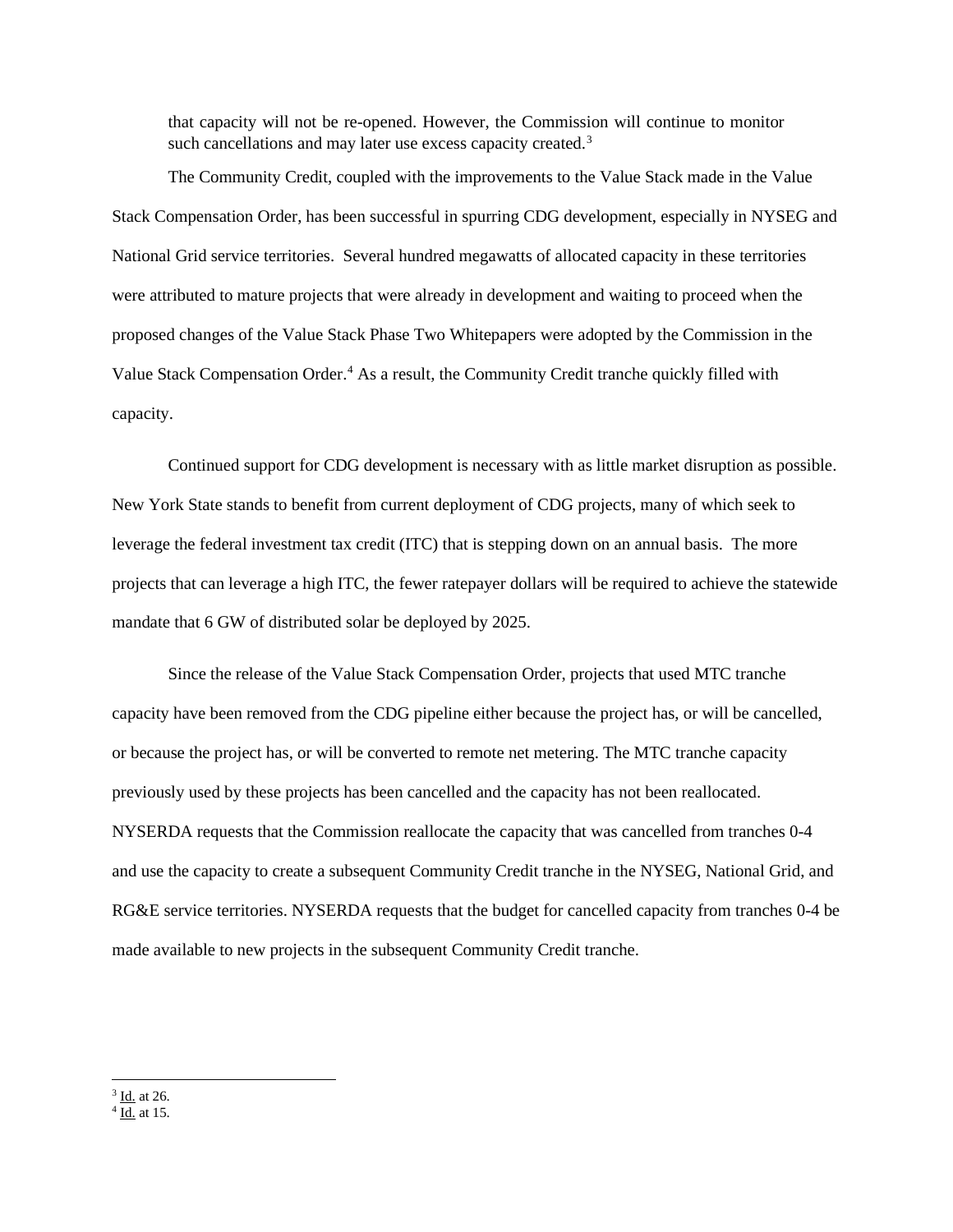NYSERDA recommends any capacity that is canceled prior to the date of this Petition be pulled into the subsequent Community Credit tranche valued at \$.020 / kWh – stepped down from the current value of \$.0225 /kWh – to allow for the inclusion of more projects. Projects that were previously part of an MTC tranche would not be allowed to re-enter the Community Credit tranches.

The Commission analyzed the net revenue impact to ratepayers in the Value Stack Compensation Order and determined that the Community Credit authorized therein is within the 2% ratepayer impact target at each utility. Accordingly, there will be no increase in ratepayer impact with the creation of a new Community Credit tranche because this capacity was previously allocated to MTC tranches.

## II. Additional Funding for the Community Adder

NYSERDA requests that the Commission authorize up to \$35 million of currently uncommitted NY-Sun funds to support a Community Adder for the utility territories that use up all of the existing Community Credits. NYSERDA is preparing an additional filing that requests funding as part of a comprehensive expansion of the NY-Sun Program to achieve the State's 6 GW solar deployment target. The funding requested in this Petition would serve as a bridge to ensure continued market activity and CDG deployment until such time as the subsequent filing is considered by the Commission.

In the Value Stack Compensation Order, the Commission stated:

It would be appropriate to consider extending the Community Adder to projects in other utility territories not receiving an MTC or Community Credit, as well as to extend its availability in Central Hudson and O&R. Any such extension would require further Commission consideration of funding source and incentive levels.<sup>[5](#page-3-0)</sup>

Accordingly, NYSERDA proposes to administer a Community Adder of \$0.18/Watt DC,

consistent with its administration of the existing Community Adder for Central Hudson and Orange &

<span id="page-3-0"></span> $<sup>5</sup>$  <u>Id.</u> at 30.</sup>